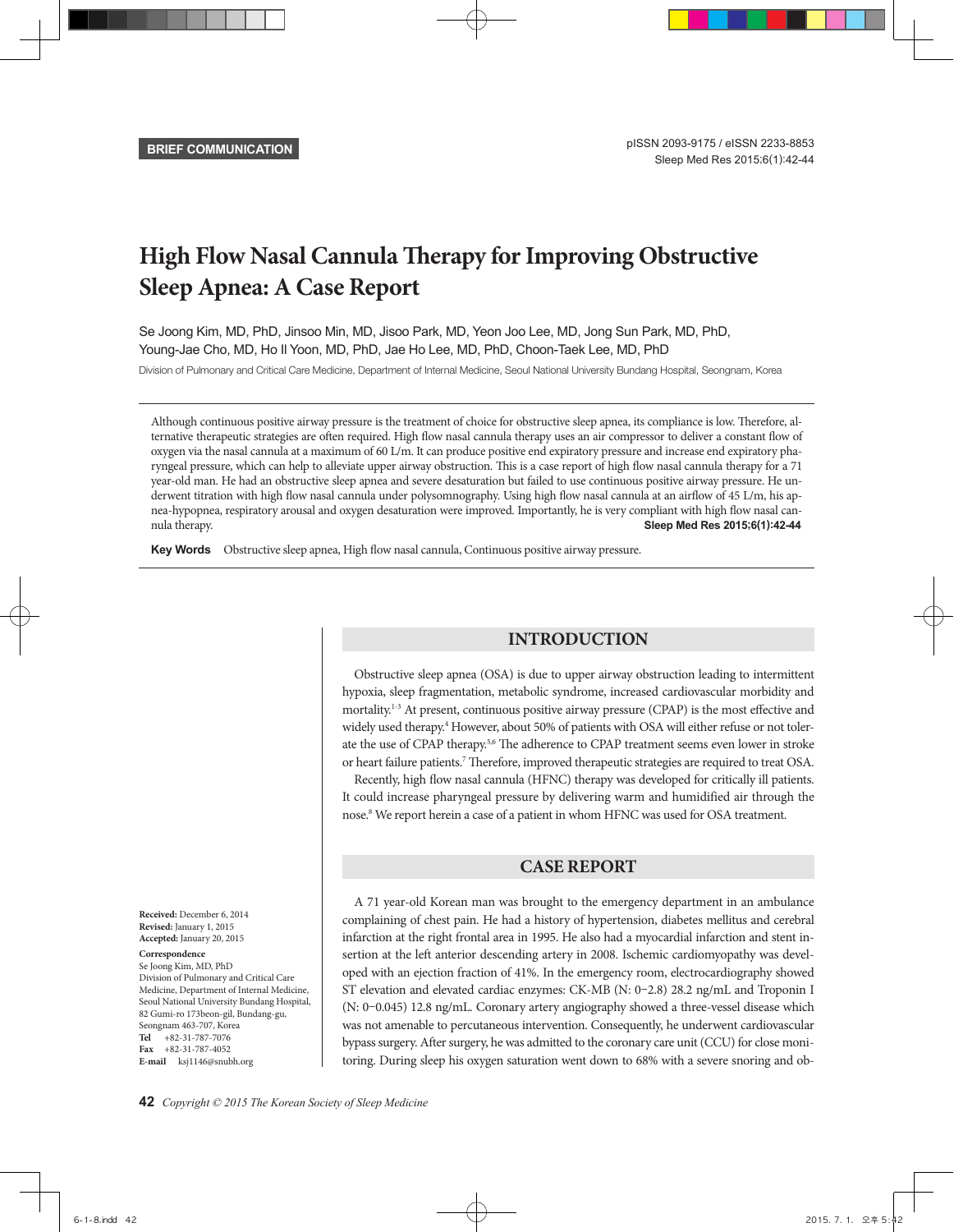

**Fig. 1.** High flow nasal cannula device (OmniOx®, Sudo Healthcare Inc., Seoul, Korea) can be controlled by wireless (Sudo Healthcare permits the publication of this picture).

structive sleep apnea. Since his condition did not allow for polysomnography, we tried to treat him using an auto-positive airway pressure (APAP) device at a pressure level of 5–9 cmH2O in the CCU. However, he could not tolerate the pressure and refused to use the APAP device. Instead of positive airway pressure therapy, we decided to try HFNC therapy using OmniOx® (Sudo Healthcare Inc., Seoul, Korea) (Fig. 1). We used the OmniOx® remote control capabilities to titrate the amount of airflow in the sleep laboratory. The titration with HFNC was similar to that with CPAP under polysomnography. For this particular patient, the HFNC titration was 45 L/m. On that flow, his apnea-hypopnea index and respiratory arousal index were less than 5/h and oxygen desaturation episodes disappeared. He was transferred to the general ward where HFNC therapy was continued with good compliance. He was discharged with the HFNC and was still using it at his 6 month follow-up.

## **DISCUSSION**

This is a case report showing that HFNC can be titrated and used for OSA patients. Although previous studies could not titrate the airflow amount of HFNC, it was already known that HFNC could reduce apnea-hypopnea in OSA patients.<sup>9</sup> The improvement in apnea-hypopnea can be attributed primarily to the increase in the inspiratory airflow.<sup>10</sup> Inspiratory airflow

increases approximately 50 mL/s per 1 cmH<sub>2</sub>O of CPAP pressure.11 HFNC at a rate of 20 L/m leads to a 45 mL/s increase in inspiratory airflow which is similar to the CPAP airflow.<sup>9</sup> The increased inspiratory airflow can lead to an increase in the end-expiratory pharyngeal pressure which alleviates upper airway obstruction. An additional benefit of HFNC is that insufflating air directly into the nose can produce concomitant reductions in dead space ventilation. Therefore, improvements in oxygen, ventilation and sleep continuity along with enhanced upper airway patency are likely responsible for these benefits.

High flow nasal cannula lowered the apnea-hypopnea in all subjects, regardless of the apnea-hypopnea distribution. However, marked improvements can be expected primarily in patients with hypopnea rather than apnea.<sup>8</sup> In patients with apnea, the increased end-expiratory pharyngeal pressure with HFNC would not be enough. HFNC is more effective in improving apnea-hypopnea in rapid eye movement (REM) sleep compared to non rapid eye movement (NREM) sleep.<sup>8</sup> REM sleep is characterized with a loss in muscular tone and a decrease in ventilator demand. It is possible that small increases in pharyngeal pressure are more effective in stabilizing upper airway in the condition of hypotonic state during REM sleep compared to tonic state in NREM sleep.<sup>12</sup> Additionally, HFNC can have increased tidal inspiratory volumes and satisfy a patient's ventilator demand during REM sleep. In fact, the response rate of HFNC is higher in patients with predominant apnea-hypopnea events in REM than NREM sleep.<sup>8,13</sup> Patients with predominant central sleep apnea respond poorly to HFNC. Additional airflow from HFNC leads to an exaggeration of ventilator overshoot and consequently reduces  $CO<sub>2</sub>$ . This condition increases central sleep apnea.

Continuous positive airway pressure is still the most effective therapy for OSA patients. However, reduced compliance with CPAP can significantly compromise long-term therapeutic effectiveness, leaving a lot of patients untreated over time.14 The poor compliance of CPAP has been attributed to uncomfortable masks and to difficulties in exhaling against a high positive air pressure.15 However, HFNC uses a simplified nasal interface and delivers relatively low levels of positive air pressure. Therefore, we expect good long-term compliance and overall therapeutic efficacy. In this case, the patient uses HFNC with satisfaction. Previous studies showed that HFNC had a good therapeutic effect in OSA patients but the HFNC airflow could not be titrated. In this case a remote control system facilitated the airflow titration. We believe that HFNC should be titrated individually like a CPAP. It will improve the efficacy and compliance of HFNC therapy. This case showed that if an OSA patient is not compliant with CPAP therapy, HFNC can be considered as a second option. Large-scale prospective studies are warranted to verify this.